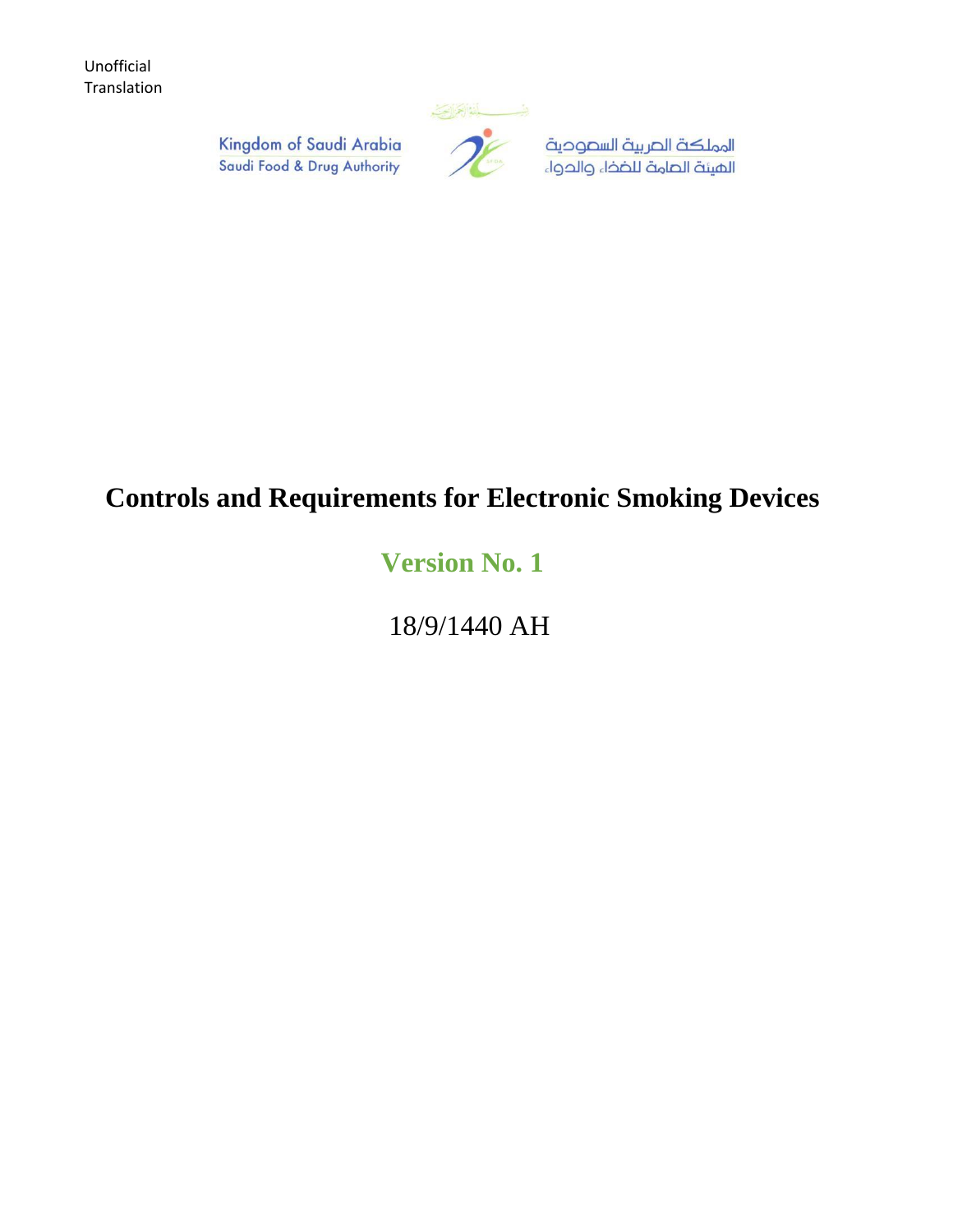Kingdom of Saudi Arabia Saudi Food & Drug Authority



المملكة الصربية السصوحية الهيئة الصامة للضخاء والحواء

#### **Introduction:**

In reference to Supreme Decree No. 38621 dated 11/7/1440 AH, on lifting the ban on importing, selling and trading of e-cigarettes, and collecting the selective tax, following the example of tobacco and its derivatives; Also in reference to Telegram No. 51691 dated 19/11/1438 AH received from the Chief of the Royal Court, on assigning to the Authority the tasks of inspecting tobacco products, establishing standard specifications for tobacco and its products, issuing and approving such standard specifications;

Accordingly, temporary requirements were developed for the importation and trade in electronic smoking devices, pending the issuance of special binding regulations for electronic smoking devices.

## **First: Definitions:**

#### **Electronic Smoking Devices:**

Products that function using electronic heating for smoking tobacco designed to be heated, or eliquid, through the mouth. These products are single or multiple use items.

This includes, but is not limited to: E-Cigarettes and electronic tobacco heating products.

Such products consist of several parts, such as: Mouthpiece, integrated cartridge, battery and electric charger.

#### **Tobacco Designed to be Heated**:

Manufactured or non-manufactured tobacco in the form of rolls, powder or granules in capsules, which is used through thermal heating without burning.

#### **Tobacco:**

A product produced from a combination of plants of the species of Nicotiana tabacum, Nicotiana rustica and/or any combination of the two. It is processed afterwards by exposing it to smoke, sunshine, air, fire or by maturation.

#### **E-Liquid:**

A liquid solution or gel (may contain nicotine) and some additives, such as distilled water or solvents and glycerin and propylene glycol.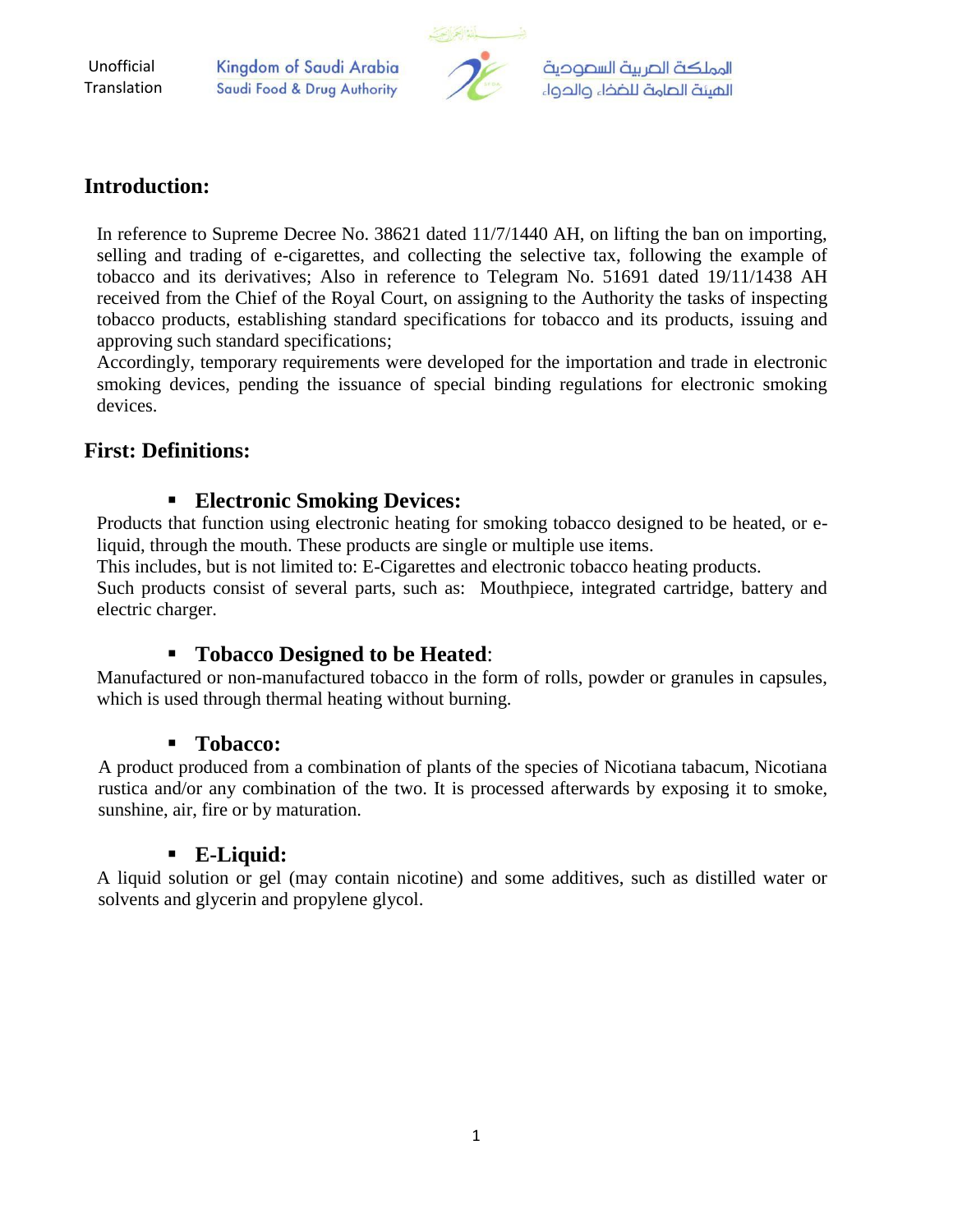Kingdom of Saudi Arabia Saudi Food & Drug Authority



#### **External filling containers (single container):**

External container contains tobacco designed to be heated or e-liquid, and used for filling electronic smoking devices.

## **Integrated Cartridge:**

The part designed to be filled by e-liquid, which is integrated within the electronic smoking device and can be refilled.

#### **Emissions:**

The substances emitted or released during the consumption of electronic smoking products.

#### **Additives:**

Any substance added to tobacco or e-liquid during its manufacturing, and has a specific function in the final product.

## **Health Warning:**

The warning about the harmful effects of the product which appears on the container and includes warning statements and health messages.

# **Second: General Requirements:**

- 1. The electronic smoking devices shall meet the quality requirements for the safety of the electric appliances and their parts, including:
- GSO IEC 62133: Secondary cells and batteries containing alkalis and non-acidic electrolytes - Safety requirements for secondary sealed portable cells, and for batteries made from them, for use in portable applications.
- GSO IEC 60335-1: Household and similar electric appliances– Safety Part 1: General Requirements.
- GSO IEC 60086-4: Primary Dry Batteries Part 4: Safety of Lithium Batteries.
- GSO IEC 60335-2-29: Electric and similar Appliances Safety Part 2-29: Requirements for battery chargers.
- 2. The electronic smoking devices and the external filling contariers shall be protected against breakage and be tightly sealed, so it does not break or leak liquids. Further, designed to withstand the damage caused by children, so that it does not cause health risks to children, by placing markings to protect from children and setting appropriate mechanisms for opening and closing the containers.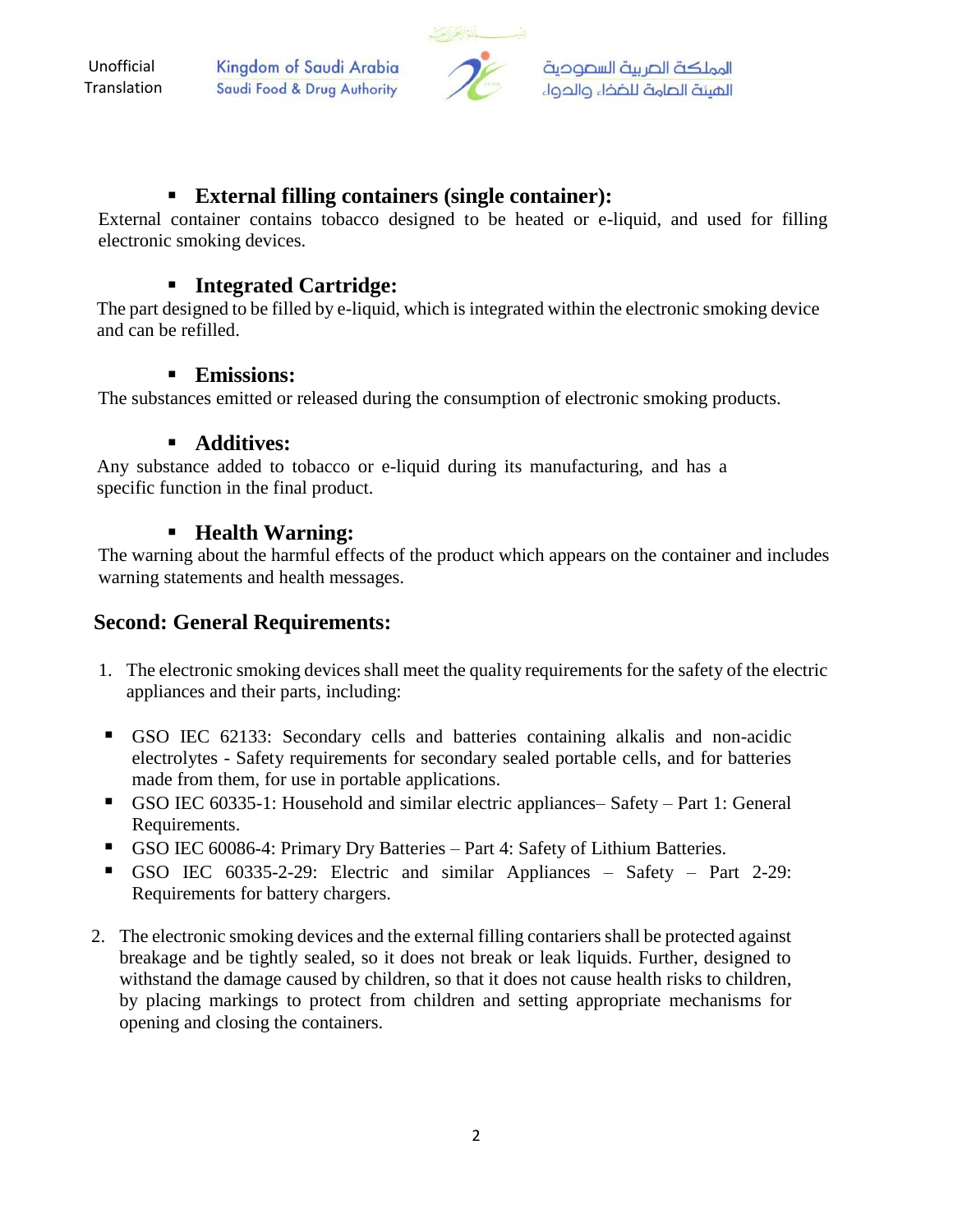Kingdom of Saudi Arabia Saudi Food & Drug Authority



- 3. The packaging of the product or the product itself shall not contain or cause any of the following:
- **Promoting the product or encouraging its consumption through messages or implications** regarding its characteristics, health effects, risks, or emissions.
- An implication that the product is less dangerous than other products, or that it aims to reduce the harmful effect of smoking.
- Any element or publication promoting the product or containing promotional offers.
- 4. The electronic smoking devices and the external filling containers shall contain leaflets of the instructions for use and storage, including the mechanism of opening the product and re-filling it.
- 5. The outer packaging of the electronic smoking devices and the external filling containers shall contain health warnings on the front and back sides covering 65% of the whole surface. The following health warning statement shall be written in white, Helvetica font and in a size covering the specified section on a black matte background:

(The product contains nicotine which causes addiction)

- 6. It is forbidden to add the following substances:
- Vitamins or other additives which give the impression that the product has a healthy benefit.
- Caffeine, taurine or other additives and stimulants associated with stimulating performance and vitality.
- Color additives that add color to the emissions.
- Substances with carcinogenic, genetic mutation-causing or toxin-producing properties before burning.
- Substances that are specified as illegal to trade in such as psychotropics, narcotics, hallucinogens and stimulants.

# **Third: Requirements for E-Liquid:**

- 1. The nicotine amount in the e-liquid shall not exceed 20 mg/ml.
- 2. The capacity of the integrated cartridge shall not exceed 2 ml.
- 3. The capacity of the external filling containers shall not exceed 10 ml in the single container.
- 4. Permitted Flavors for E-Liquid:

 It is permitted to use fruit flavors and menthol or a mixture of them only. It is prohibited to use some flavors such as cocoa, vanilla, coffee, tea, spices, candy, chewing gum, cola and alcohol.

5. Toxic solvents shall not exceed 0.10% for both ethylene glycol and diethylene glycol.